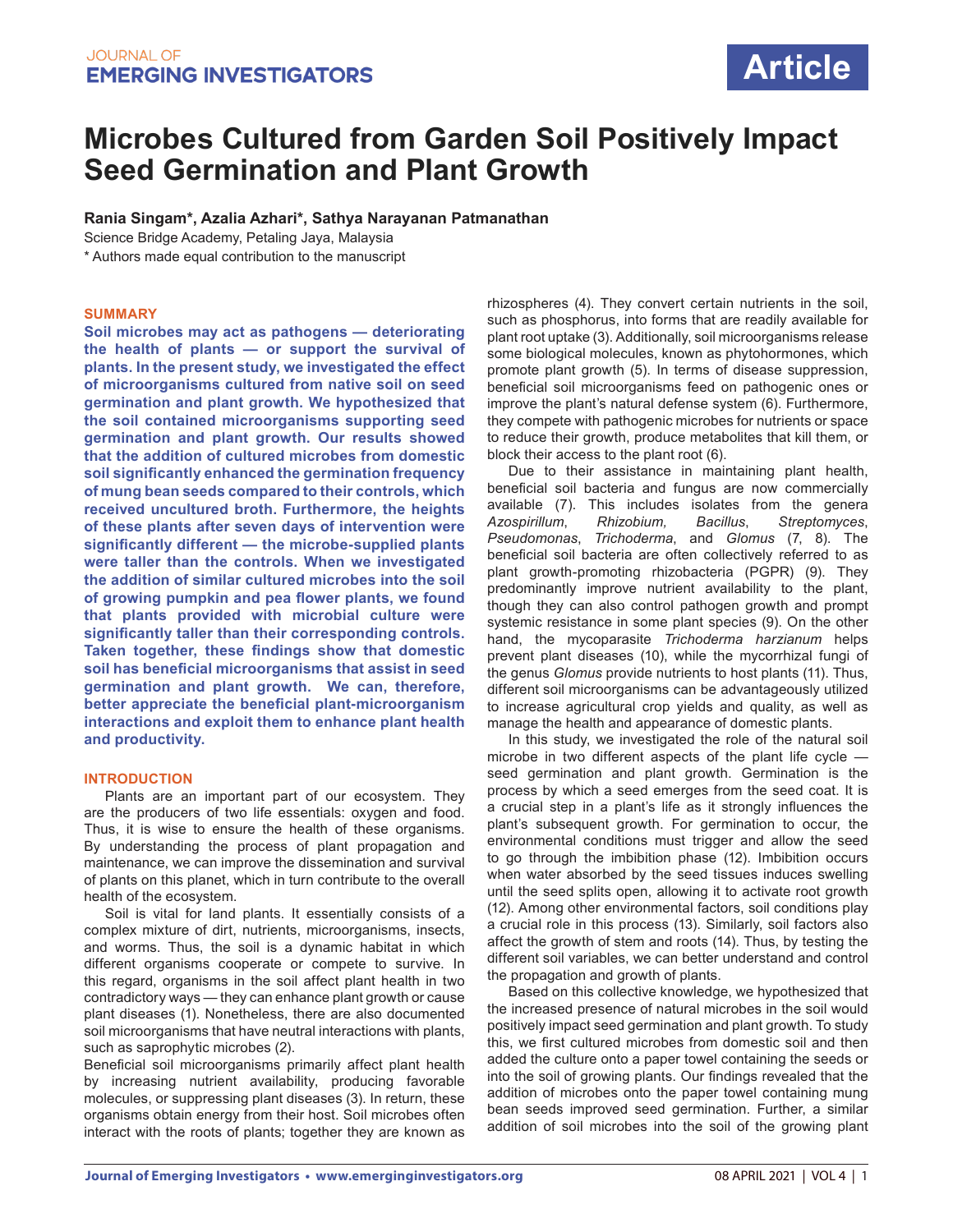

Figure 1: Addition of microbial culture to paper towel increased the percentage of germinated mung bean seeds. On Day 3-7, the cumulative percentage of germinated mung bean seeds (n = 6 seeds for each group) was recorded for seeds given 2 mL (left) or 4 mL (right) of either LB broth (control; blue) or microbial culture (orange).

| <b>DAY</b> | <b>Cumulative Percentage of Germinated Seeds (%)</b> |                |                |                |  |  |  |
|------------|------------------------------------------------------|----------------|----------------|----------------|--|--|--|
|            |                                                      | 2 mL Broth     | 4 mL Broth     |                |  |  |  |
|            | <b>CONTROL</b>                                       | <b>CULTURE</b> | <b>CONTROL</b> | <b>CULTURE</b> |  |  |  |
|            | 16.6                                                 |                |                | 16.6           |  |  |  |
|            | 16.6                                                 | 16.6           |                | 16.6           |  |  |  |
|            | 16.6                                                 | 33.3           | 33.3           | 50.0           |  |  |  |
| D          | 50.0                                                 | 66.6           | 50.0           | 66.6           |  |  |  |
|            | 100.0                                                | 100.0          | 66.6           | 83.3           |  |  |  |

**Table 1:** Cumulative percentage of germinated mung bean seeds grown in control broth or microbial culture

accelerated the growth of pumpkin and pea flower plants. Taken together, this study illustrates the beneficial role that soil microorganisms play in the life cycle of plants.

#### **RESULTS**

We first tested the normal sprouting and growth of a few plants, including pumpkin, pea flower, tomato, green bean, and mung bean plants. From these studies, we decided to test mung bean seeds for the germination study as it was easy to sprout the seeds on a moist paper towel. We selected pumpkin and pea flower plants for the growth study as they were relatively fast-growing, thereby having a measurable height change each day.

To test the effect of natural soil microbes on the germination of seeds, we first generated microbial cultures by inoculating a sample of garden soil in Luria-Bertani (LB) broth. We did not isolate any single type of soil microorganism for the culture as we aimed to observe the collective effect of all the microorganisms present in the soil.

On Day 0, we randomly segregated mung bean seeds into four groups, with each group containing six seeds. We then placed each group of seeds on separate paper towels. We added 2 mL or 4 mL of the microbial culture or the uncultured LB broth (experimental control) to the paper towels.

Germination of the seeds started on Day 3 onwards. Compared to their corresponding controls, seeds supplied with microbial culture had a faster germination rate (**Table 1 & Figure 1**). This was obvious on Day 6 — only 3 out of 6 seeds (50%) germinated for the two control groups compared to the 4 seeds that germinated (66.7%) in the microbial test groups (**Table 1**). Further, in the groups supplied with 4 mL of broth, only 4 seeds (66.7%) germinated in the control group, but 5 seeds (83.3%) germinated in the microbial test group at the end of the study (Day 7) (**Table 1**).

On Day 7, we measured the height of each germinated plant. In both experimental sets of plants, seeds supplied with

the microbial culture had increased growth compared to their controls (**Figure 2**). However, only the 4 mL group (*p*-value = 0.04) showed a significant difference. This shows that the microbe in the culture did not only help germination, but it also helped the initial growth of the shoot and root.

We next investigated the effect of soil microbes on the growth of pumpkin and pea flower plants. After a week of growing in soil, plants were randomly segregated into three groups and supplied with microbial culture or uncultured LB broth (control). All plants had similar average heights before the addition of the broth to the soil (Day 0). Pumpkin plants supplied with microbial culture had increased growth compared to the LB broth control (**Table 2 & Figure 3**). This



**Figure 2:** Addition of microbial culture to paper towel significantly increased average germinated mung bean seed height. The average final (Day 7) height (cm) of germinated mung bean seeds was measured and recorded for seeds given 2 mL (left) or 4 mL (right) of either LB broth (control; blue) or microbial culture (red). Error bars represent standard deviation. There was no significant difference between control and microbial culture groups with 2 mL (*p*-value = 0.08), but there was a significant difference in final height with 4 mL of microbial culture (*p*-value = 0.04).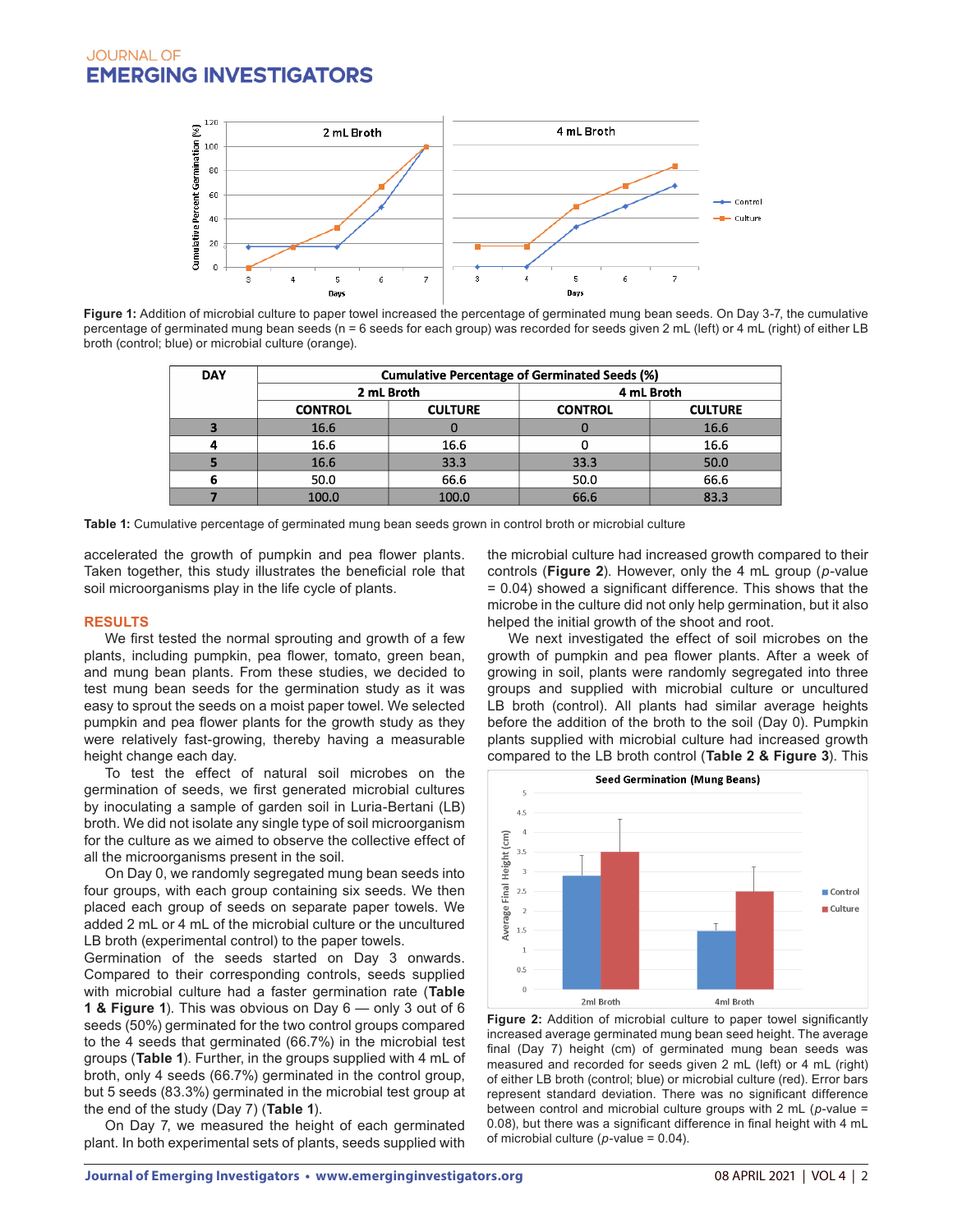| Day            | <b>Plant Height (cm)</b> |     |                |              |     |     |  |
|----------------|--------------------------|-----|----------------|--------------|-----|-----|--|
|                | $\bf{0}$                 |     | $\overline{2}$ | $\mathbf{3}$ | 4   | 5   |  |
| <b>Control</b> | 1.5                      | 3.5 | 3.8            | 5.6          | 6.4 | 6.8 |  |
|                | 1.6                      | 3.5 | 4.2            | 6.0          | 6.2 | 7.1 |  |
|                | 1.7                      | 3.5 | 4.0            | 5.8          | 6.6 | 6.7 |  |
| <b>Culture</b> | 1.6                      | 3.8 | 6.0            | 6.8          | 7.5 | 7.8 |  |
|                | 1.4                      | 4.2 | 5.9            | 6.7          | 7.6 | 8.3 |  |
|                | 1.8                      | 4.0 | 6.1            | 6.9          | 7.4 | 7.5 |  |

**Table 2:** Heights of individual pumpkin plants measured in centimeters on different days.

increase was consistently noted from Day 1 until Day 5. The final average height of the plants (Day 5) was significantly higher (*p*-value = 0.009) in the microbial test group compared to the control group. This shows that the microorganisms in the culture aided in the growth of pumpkin plants.

Similar to the results of pumpkin plants, pea flower plants supplied with the microbial culture also showed an increase in growth rate compared to the control group (**Table 3 & Figure 4**). The difference was apparent from Day 3 onwards. At the end of the experiment, the height of the microbial test group was significantly higher than that of the control group (*p*-value = 0.005). Collectively, these results show that the microorganisms in the culture aided in the growth of both pumpkin and pea flower plants.

## **DISCUSSION**

In this study, we showed that microorganisms cultured from soil taken from a domestic garden supported the germination and growth of plants. Our results showed that the addition of cultured soil microbes significantly increased the germination frequency of mung bean seeds and the height of the plants measured after seven days of intervention. Likewise, we found that growing pumpkin and pea flower plants provided with microbial culture were significantly taller than their corresponding controls that received uncultured broth. The results of this experiment may or may not be replicated in other plants or soil sources as different species of plants react with beneficial or pathogenic microbes differently.



**Figure 3:** Addition of microbial culture to soil significantly increased average height of pumpkin plants. On Day 0-5, the heights of pumpkin plants (n = 3 plants for each group) was measured and recorded for plants given either LB broth (control; blue) or microbial culture (red). Error bars show the standard deviation of the replicates. There was a significant difference between the heights of control and microbial culture groups on Day  $5$  ( $p$ -value = 0.009).

In the seed germination study, mung bean seeds supplied with 4 mL of microbial culture, but not those supplied with 2 mL of culture, showed statistically significant increases in final plant heights. The observed difference between the two sets suggests that the 2 mL culture contained an insufficient number of microbes to induce a significant increase in plant heights on Day 7. The difference could also be due to the small sample size, e.g. six seeds per group; the 2 mL experimental group may have shown higher significance if the sample size was increased.

Interestingly, we observed a plastic-like layer, possibly the thickened cuticle, on the leaves of the pumpkin plants supplied with microbial culture, though the same was not observed in the control plants. As the waxy cuticle is essential to prevent water loss and external invasion (15, 16), we speculate that the cultured bacteria advantageously induced the thickening of the cuticle. However, whether this adaptation aided in the boosted growth warrants further investigation.

In our experiments, we used LB broth to culture the soil microorganisms. LB broth is ideal for the culture of bacteria; however, it may also support the growth of other types of microorganisms (17). We did not select or characterize the microorganisms present in our microbial culture, as it was beyond the scope of this study. Thus, the effect observed may be contributed by several types of soil microbes, including those from the well-documented bacterial genera *Azospirillum* and *Rhizobium* (7). Future studies can specifically isolate and study the detailed mechanisms of



**Figure 4:** Addition of microbial culture to soil significantly increased average height of pea flower plants. On Day 0-5, the heights of pea flower plants (n = 3 plants for each group) was measured and recorded for plants given either LB broth (control; blue) or microbial culture (red). Error bars show the standard deviation of the replicates. There was a significant difference between the heights of control and microbial culture groups on Day 5 (*p*-value = 0.005).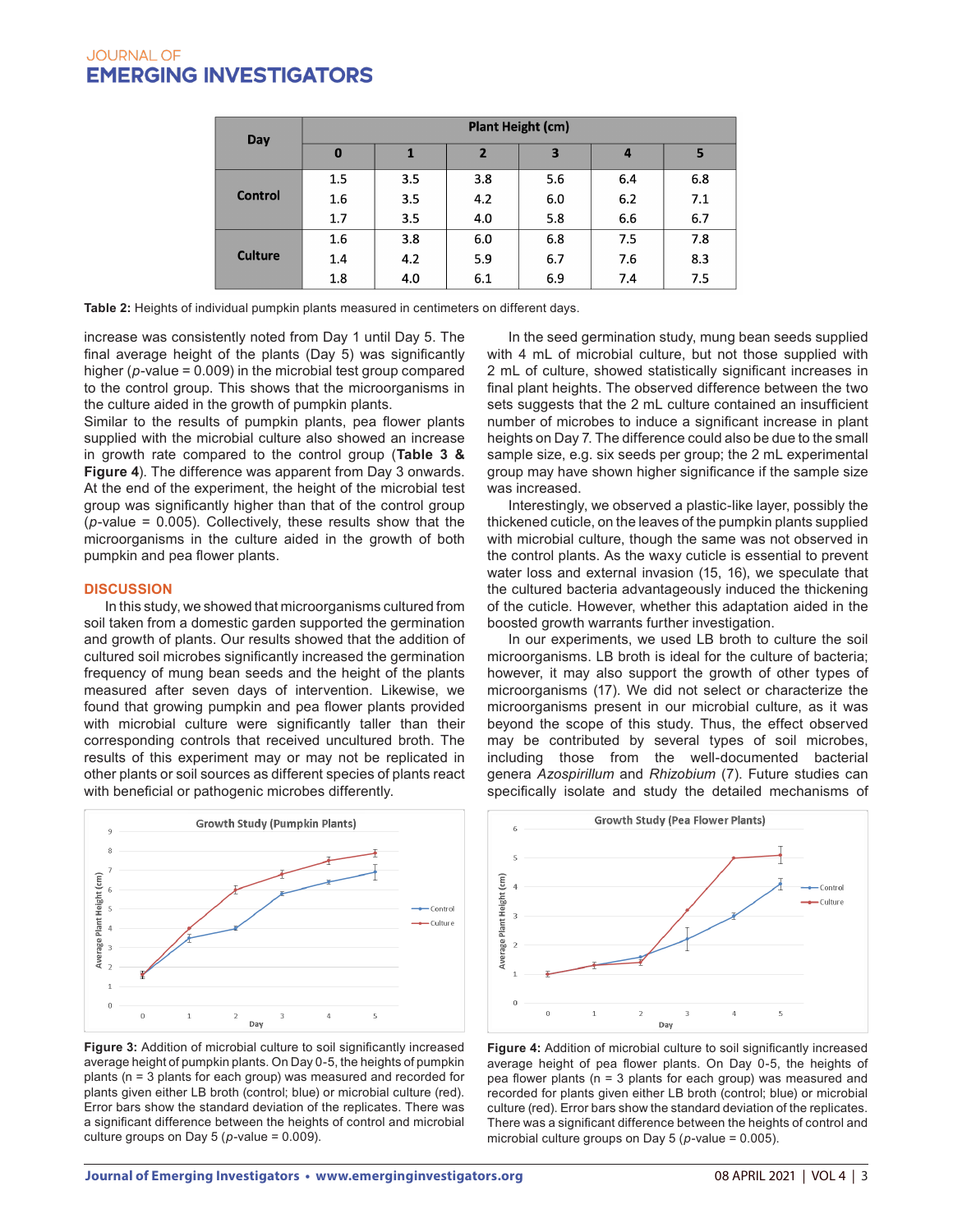| Day            | <b>Plant Height (cm)</b> |     |                |                         |     |     |  |
|----------------|--------------------------|-----|----------------|-------------------------|-----|-----|--|
|                | $\bf{0}$                 | 1   | $\overline{2}$ | $\overline{\mathbf{3}}$ | 4   | 5   |  |
| <b>Control</b> | 0.9                      | 1.3 | 1.6            | 2.2                     | 3.1 | 4.0 |  |
|                | 1.0                      | 1.3 | 1.6            | 2.6                     | 3.0 | 4.3 |  |
|                | 1.1                      | 1.3 | 1.6            | 1.9                     | 2.9 | 3.9 |  |
| <b>Culture</b> | 1.0                      | 1.3 | 1.4            | 3.2                     | 5.0 | 4.7 |  |
|                | 1.0                      | 1.4 | 1.5            | 3.2                     | 5.0 | 5.3 |  |
|                | 1.0                      | 1.2 | 1.3            | 3.2                     | 5.0 | 5.2 |  |

**Table 3:** Heights of individual pea flower plants measured in centimeters on different days.

these microorganisms. It will also be interesting to note if these microorganisms are similar to those used commercially in agriculture (8).

Similarly, future studies could be improved by baking the soil in an oven before adding the microbial culture. This step can kill and offset the existing microorganism in the soil so that they do not influence the outcome of the study. Also, a separate experiment using baked (sterilized) and unbaked soil (control) could be conducted to investigate how removing microorganisms from the soil affects the germination and growth of the plants (18). These experiments would complement the results derived from the present study.

As we conducted the germination and growth study in the plant's natural environment, many other factors could have contributed to the outcome of this study. This includes the amount of sunlight, humidity, and the presence of wind. We did not grow the plants in a controlled environment (i.e. plant incubator or growth chamber) due to cost limitation. Therefore, it is important to consider these factors when generalizing the conclusions of this study.

Currently, there is a big knowledge gap concerning plant-microorganism interaction. This study provides useful information for us to appreciate the role of beneficial microbes in native soil. As these microorganisms are naturally present in the soil, we can identify soil rich in beneficial microbes to potentially preserve and cultivate them for agriculture. Further, if we can easily culture these microbes by inoculating the microbe-rich soil into less fertile land, we can optimize more land for crop production.

With more future studies investigating the plantmicroorganism interaction, we can better utilize the natural soil biodiversity to enhance plant health in a more ecosystemfriendly manner.

## **MATERIALS AND METHODS**

#### **Microbial Culture Preparation**

Soil from a domestic garden free from pesticides or other artificial chemicals was used as a source of microbes.

LB broth (BD Difco™) was prepared by following the manufacturer's recommendation and preserved at 4°C until further use. Before microbial culture preparation, all working surfaces were decontaminated using 70% ethanol. By using a flame sterilized inoculating loop, a very small sample of the soil was transferred to a test tube containing 8–12 mL of LB broth. The tube was then loosely covered with aluminum foil and placed in an orbital shaker at room temperature. The culture was shaken at 200 rpm. After 40 hours, the culture was removed and either immediately used for experiments or stored at 4°C for its use within the next 48 hours. The culture was thawed to room temperature before using in germination or growth studies.

## **Seed Germination Study**

Twenty four healthy mung bean seeds were separated into four sets and were placed on different paper towels. Using Pasteur pipettes, 2 mL or 4 mL of LB broth containing the cultured microbe was then gently poured onto two of the paper towels (Day 0). The corresponding volumes of LB broth without any microbial culture were used as controls. All four sets of seeds were watered daily. The germination of seeds was monitored three times daily for a week. Using a ruler, the final heights of the germinated seed (including the shoot and roots) were measured on Day 7. As the height of mung bean plants was on average 3.4 cm (with a standard deviation of 3.1 cm) on Day 7 in our pilot study, plant heights of more than 9.6 cm (mean + 2 standard deviations) were considered as outliers and were omitted for statistical calculations in the final experiment.

## **Plant Growth Study**

The pumpkin and pea flower seeds were planted on soil placed in egg trays (**Figure 5**). The egg trays were placed at a suitable location with good sunlight. Plants were grown for seven days, after which they were randomly separated into two groups  $-$  each containing three seeds. On the  $7<sup>th</sup>$  day (Day 0), the initial measurement of the heights of the plant was taken using a ruler. Carefully measured 1 mL of LB broth



**Figure 5:** Experimental setting before planting the seed for growth study. Equal amount of soil was added to the compartments in egg trays before planting the pumpkin and pea flower seeds.